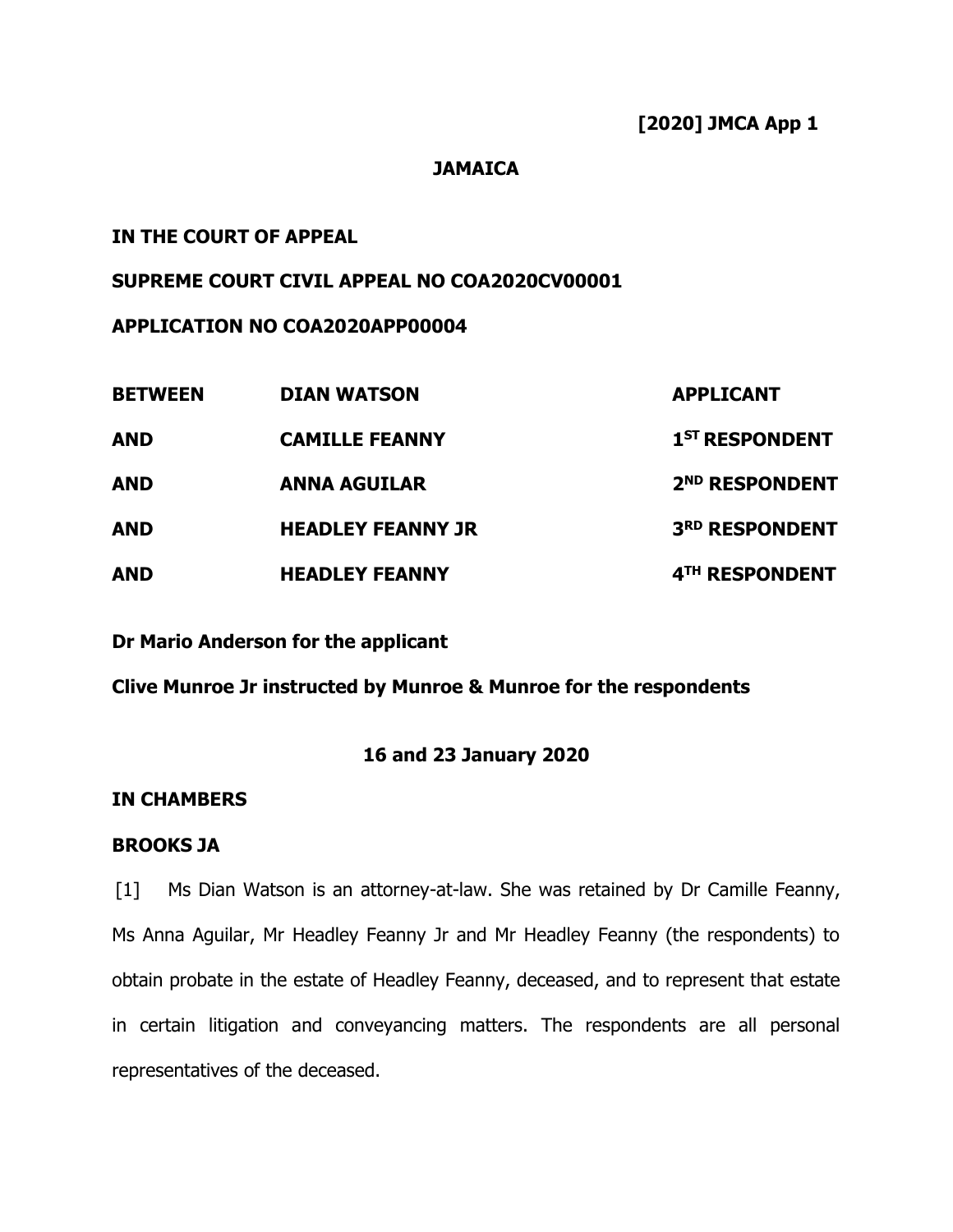[2] Ms Watson secured the grant of the probate in favour of the respondents, and had at least one property sold. The respondents later terminated her retainer, and secured the services of other attorneys-at-law.

[3] She asserts that all the work for the estate has not yet been completed, but the respondents owe her for the work that she has done for the estate and for their benefit. She took two significant steps in an effort to secure payment of the outstanding fees. Firstly, she lodged a caveat against the registered titles for several parcels of the real property, which form part of the estate. Secondly, she filed a bill of costs in the Supreme Court of Judicature of Jamaica.

[4] The respondents have resisted her efforts. They deny owing her anything and say that, in fact, she has been overpaid. They also took steps to secure their position. Some of those steps are the subject of other litigation in this court. The step that is relevant for these purposes is that they filed a fixed date claim form asking for Ms Watson's caveat, against the several registered titles, to be removed and any other caveat lodged by her for the recovery of fees among other relief.

[5] It is important to note that although the respondents did not file any points of dispute to Ms Watson's bill of costs, and she, accordingly, secured a default costs certificate, the respondents are contesting the validity of the default costs certificate. They argue that the bill of costs was not served personally on them and therefore the default costs certificate is invalid.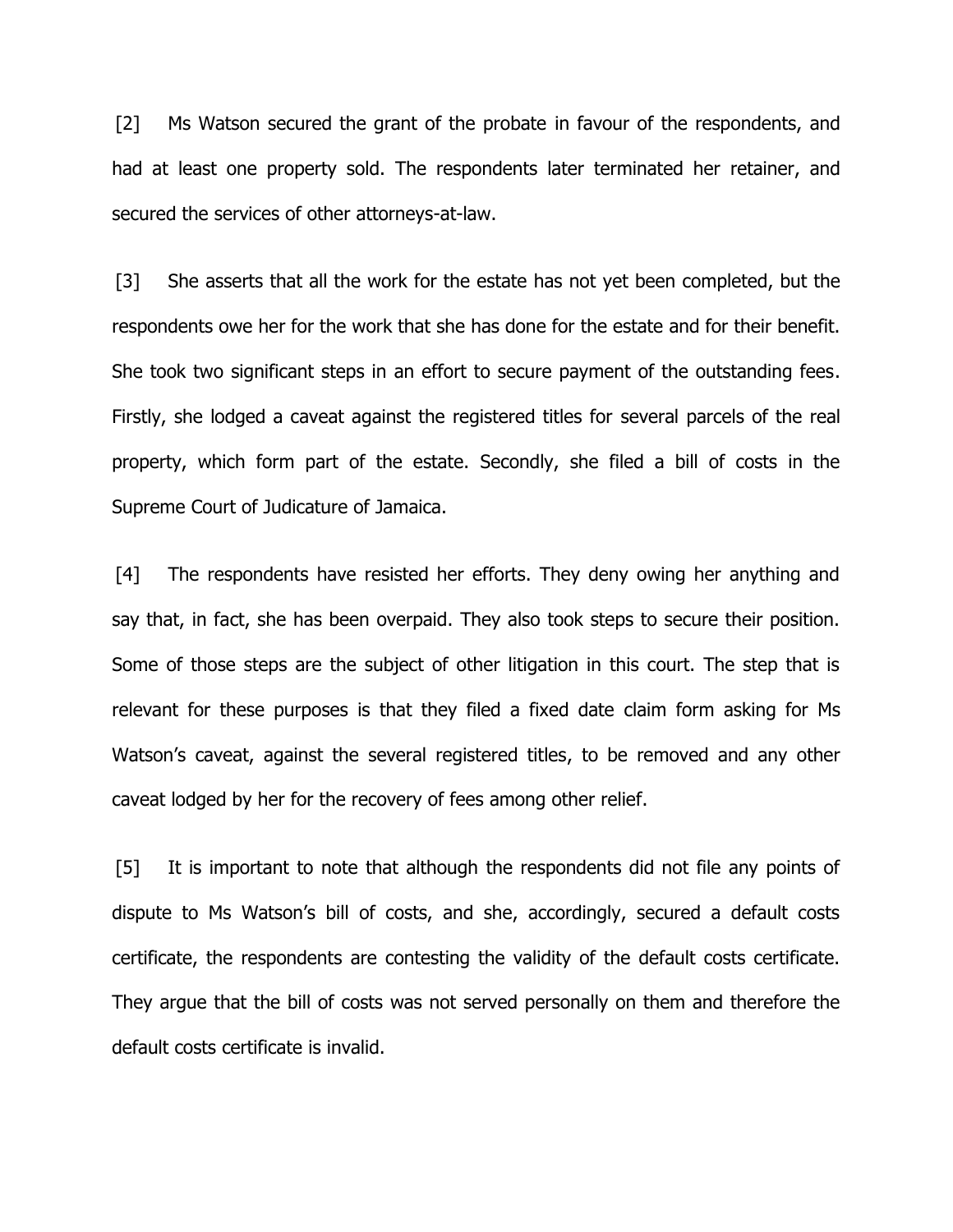[6] D Fraser J heard the respondents' claim in the court below and, on 6 January 2020, granted it. Ms Watson has filed an appeal from that decision, but in the present application, asks that D Fraser J's judgment be stayed pending the outcome of the appeal, or in the alternative that this court orders that the respondents pay into court any proceeds of sale of any of the real property in the estate. Failing those steps, she asserts, the respondents may dissipate the estate and she will not be able to recover her fees.

# **The application**

- [7] The relevant portion of the application seeks three main orders:
	- "1) Stay of Execution of the orders [of D Fraser J ordering the removal of the caveats etc].
	- 2) In the event that this application is not heard in time to grant the Stay of Execution, that The [sic] Respondents and their Servants/ [sic] or Agents be restrained in dealing with the subject properties until further determined by the Court.
	- 3) In the event that a Stay of Execution or an Injunction is not granted, then an order that the Respondents pay into Court the net proceeds of any sale of the properties in the Estate."

It is also important to note that prior to the hearing of the application, a signed copy of

D Fraser J's order was served on the registrar of titles. That would have effectively

prevented the stay of the removal of the caveats, since the judgment has already been

executed.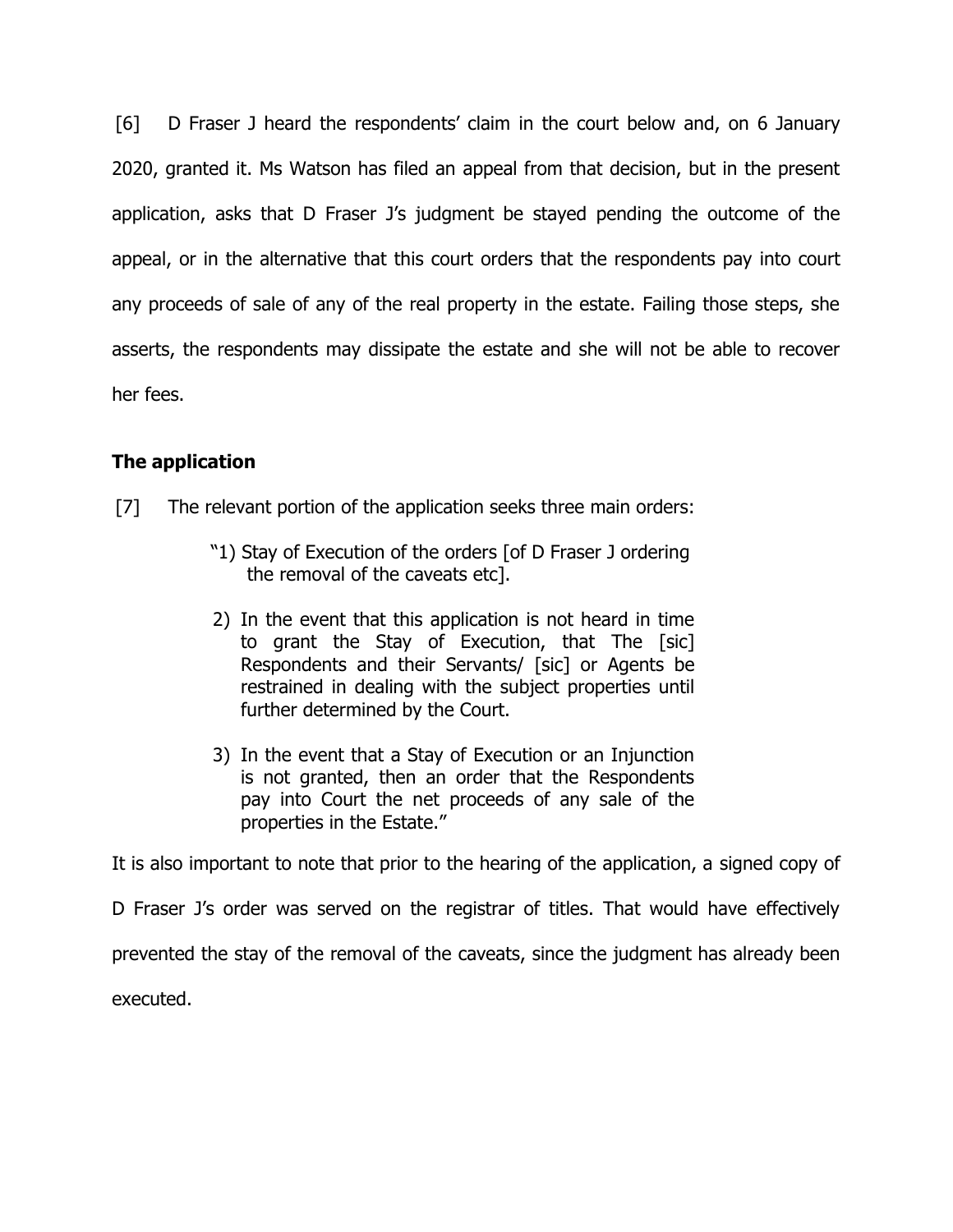#### **The submissions**

[8] Dr Anderson, appearing for Ms Watson, submitted that she had a sufficient interest to enable her to lodge a caveat, as she did. Mr Monroe, for the respondents, contended that an alleged debt by the estate cannot create either a legal or equitable interest to warrant the lodging of a caveat against registered property. Both counsel cited a number of decided cases in support of their respective positions.

#### **The relevant law**

[9] The principles that guide applications for stays of execution of court orders have been well settled since the decisions in **Combi (Singapore) Pte Limited v Ramnath Sriram and Sun Limited** [1997] EWCA Civ 2164 and **Hammond Suddard Solicitors v Agrichem International Holdings Ltd** [2001] EWCA Civ 2065, and have been applied in a number of decisions of this court.

[10] Phillips JA in **Peter Hargitay v Ricco Gartmann** [2015] JMCA App 44, at paragraph [60], adopted the principles set out in **Hammond Suddard**. The learned judge of appeal confirmed that the relevant principles to be extracted from the cases are that two main tests should be applied in determining whether to grant a stay of execution. The applicant must prove that:

- (i) the appeal has a real prospect of success; and
- (ii) there is a minimal risk of injustice to one or both parties if the court grants or refuses the application for stay of execution.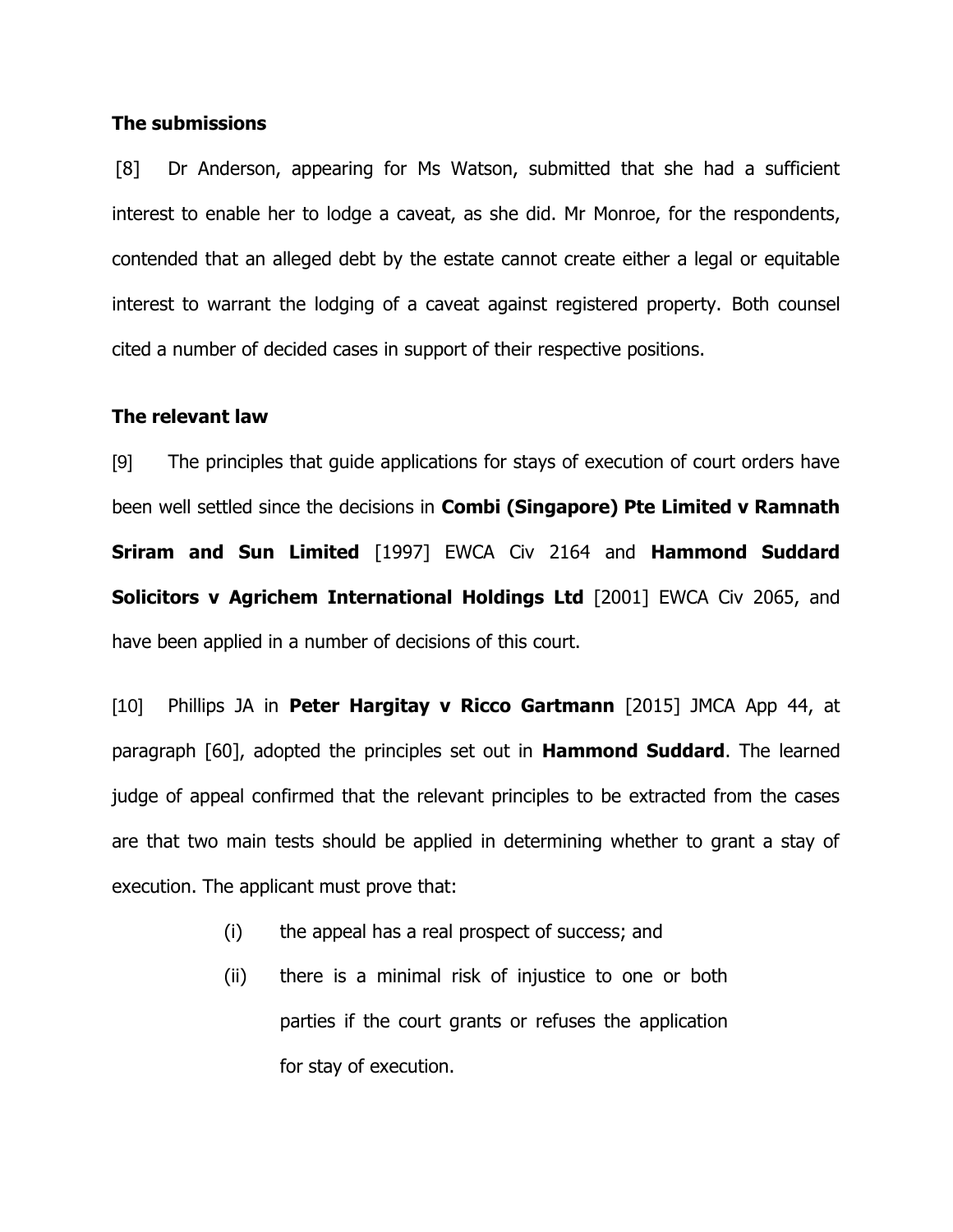[11] In determining whether or not a stay of execution should be granted, the starting point is a consideration of the prospect of success of the appeal. **Combi** 

**(Singapore) Pte Limited** is authority for stating that an appeal with a real prospect of success is a precondition to assessing the issue of the balance of injustice.

### **The analysis**

[12] The issue of merit is strongly against Ms Watson. She has neither a legal nor an equitable interest in any of the registered properties forming part of the estate. Section 139 of the Registration of Titles Act stipulates the parties who may properly lodge a caveat with the registrar of titles to prevent any dealings with the property that may adversely affect the caveator's interest. The relevant portion of the section states:

> "Any beneficiary or other person claiming any estate or interest in land under the operation of this Act, or in any lease, mortgage or charge, under any unregistered instruments, or by devolution in law or otherwise, may lodge a caveat with the Registrar in the Form in the Thirteenth Schedule, or as near thereto as circumstances will permit, forbidding the registration of any person as transferee or proprietor of, and of any instrument affecting, such estate or interest, either absolutely or until after notice of the intended registration or dealing be given to the intended caveator, or unless such instrument be expressed to be subject to the claim of the caveator, as may be required in such caveat."

[13] Ms Watson is not a beneficiary to the estate, nor can she properly claim an estate or interest in any of the properties forming part of the estate. She performed work for the executors of the estate and, should she, after filing a claim against the executors, prove an outstanding debt, she is entitled to secure a judgment against them. Where a judgment has been secured there is still no automatic entitlement to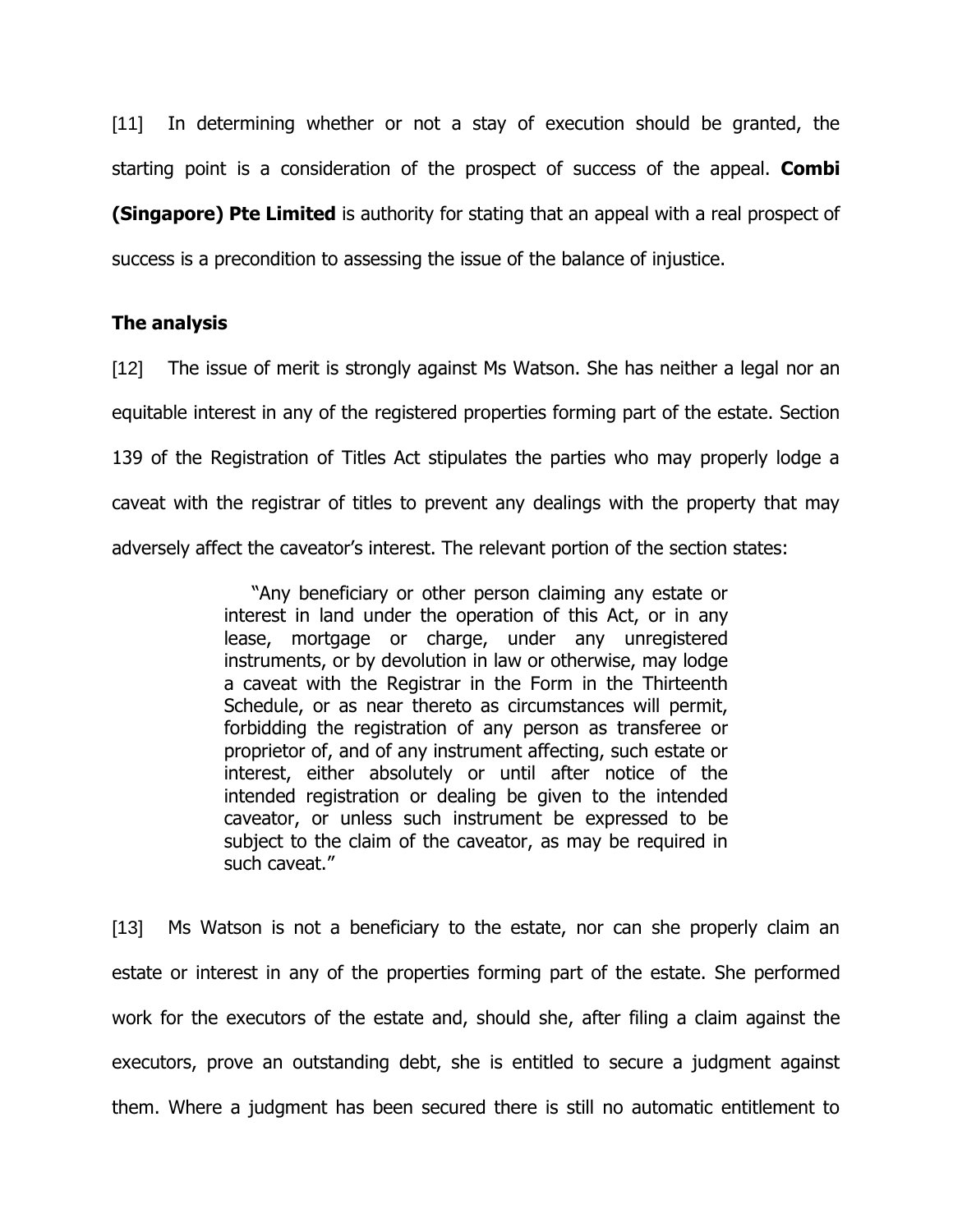lodge a caveat. The judgment creditor must secure a further order of the court charging the land with the debt pursuant to section 134 of the Registration of Titles Act.

[14] Dr Anderson's submission that Ms Watson holds a solicitor's lien against the real property, forming part of the estate, is misplaced. A solicitor may exercise a lien on documents and property in his or her possession. A solicitor does not obtain a right to charge real property in respect of which the solicitor has done work. The general right of a solicitor to a lien is set out in paragraph 768 of Volume 66 (2015) Halsbury's Laws of England:

> "At common law a solicitor has two rights which are termed liens. The first is a right to retain property already in his possession until he is paid costs due to him in his professional capacity and the second is the right to ask the court to direct that personal property recovered under a judgment obtained by his exertions stand as security for his costs of such recovery…."

The learned editors further state at paragraph 771 of that work:

"A solicitor having a retaining lien over property in his possession is entitled to retain the property as against the client and all persons claiming through him and having no better right than the client, until the full amount of the solicitor's assessed costs payable by the client is paid. The client has no right to inspect the documents or to take copies of them, but delivery of documents which the client requires will be ordered upon payment of the solicitor's costs being secured, as by payment into court, or delivery may be ordered to enable property to which the documents relate to be preserved."

Ms Watson does not claim to have any estate property in her possession. Dr Anderson

also submitted that the lien may be as a result of obtaining property for the estate.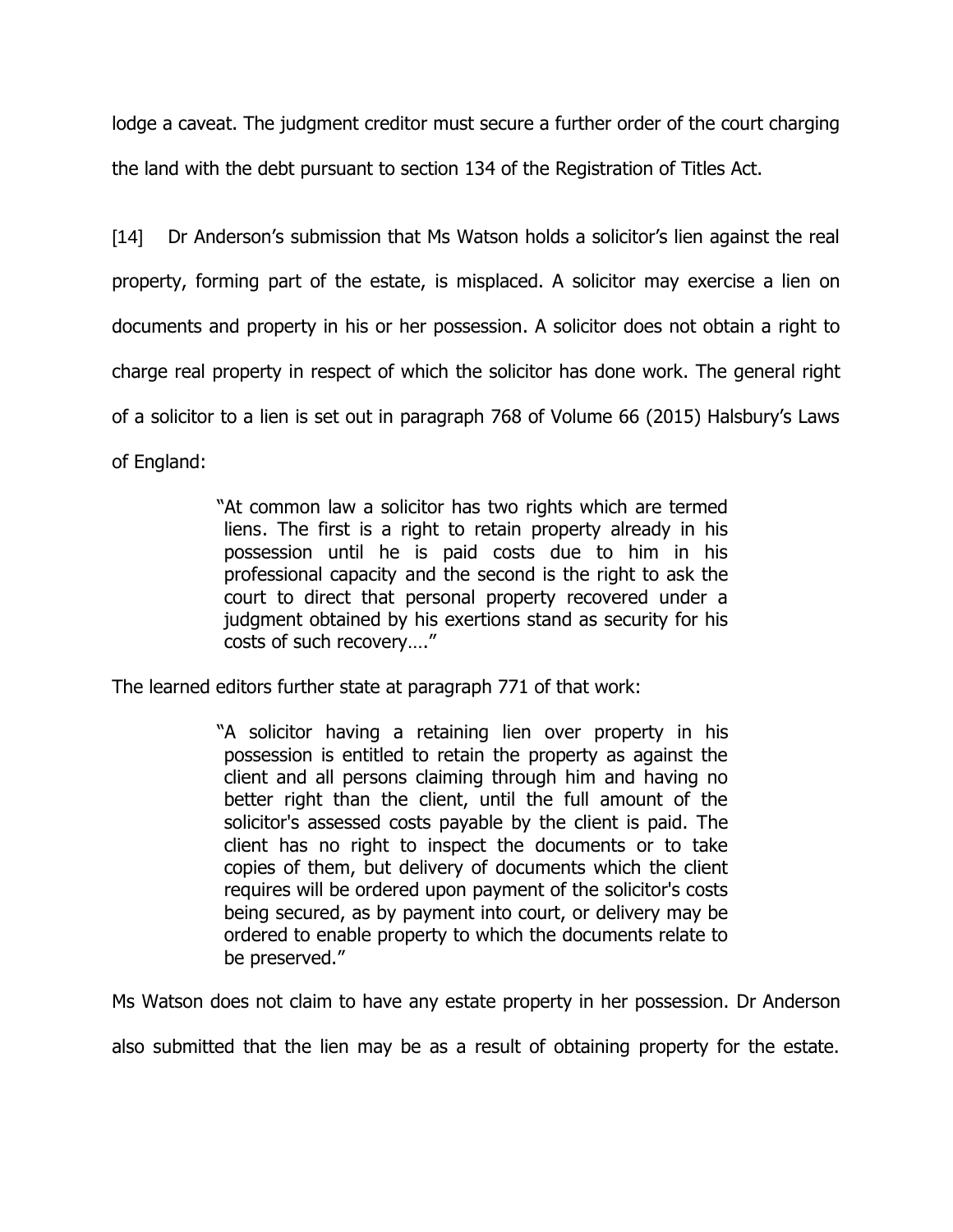That submission cannot be accepted either. The learned editors of Halsbury's Laws of

England, cited above, correctly state at paragraph 779:

"**A lien on property recovered does not attach to real property**, nor generally to maintenance payments, nor to money which ought to be paid to a receiver in an action and comes to the solicitor's hands as solicitor for the claimant or with a view to paying it over to the receiver but, with these exceptions, it applies to property of every description such as money payable under a judgment or an award (including costs ordered to be paid to the client or the proceeds of an execution in the hands of the sheriff), money paid into court whether as security for costs or by way of defence or otherwise and money received by way of compromise.

The property must, however, have been recovered or preserved in consequence of the solicitor's exertions and by means of litigious or arbitration proceedings, and the solicitor must have been acting on behalf of the person against whom the lien is claimed." (Emphasis supplied)

[15] Dr Anderson's second submission is equally misplaced. Learned counsel arqued that the term in a will, which authorises an executor to pay all debts and testamentary expenses, including the attorney's fees for securing probate, creates a charge on the assets of the estate. The difficulty with that submission is that the obligation to pay debts and testamentary expenses do not bind the assets of the estate. The personal representatives are at liberty to deal with the assets by way of sale or otherwise at any time prior to satisfy that obligation. The personal representatives would, however, be well advised to make those payments before distributing the assets of the estate to the beneficiaries.